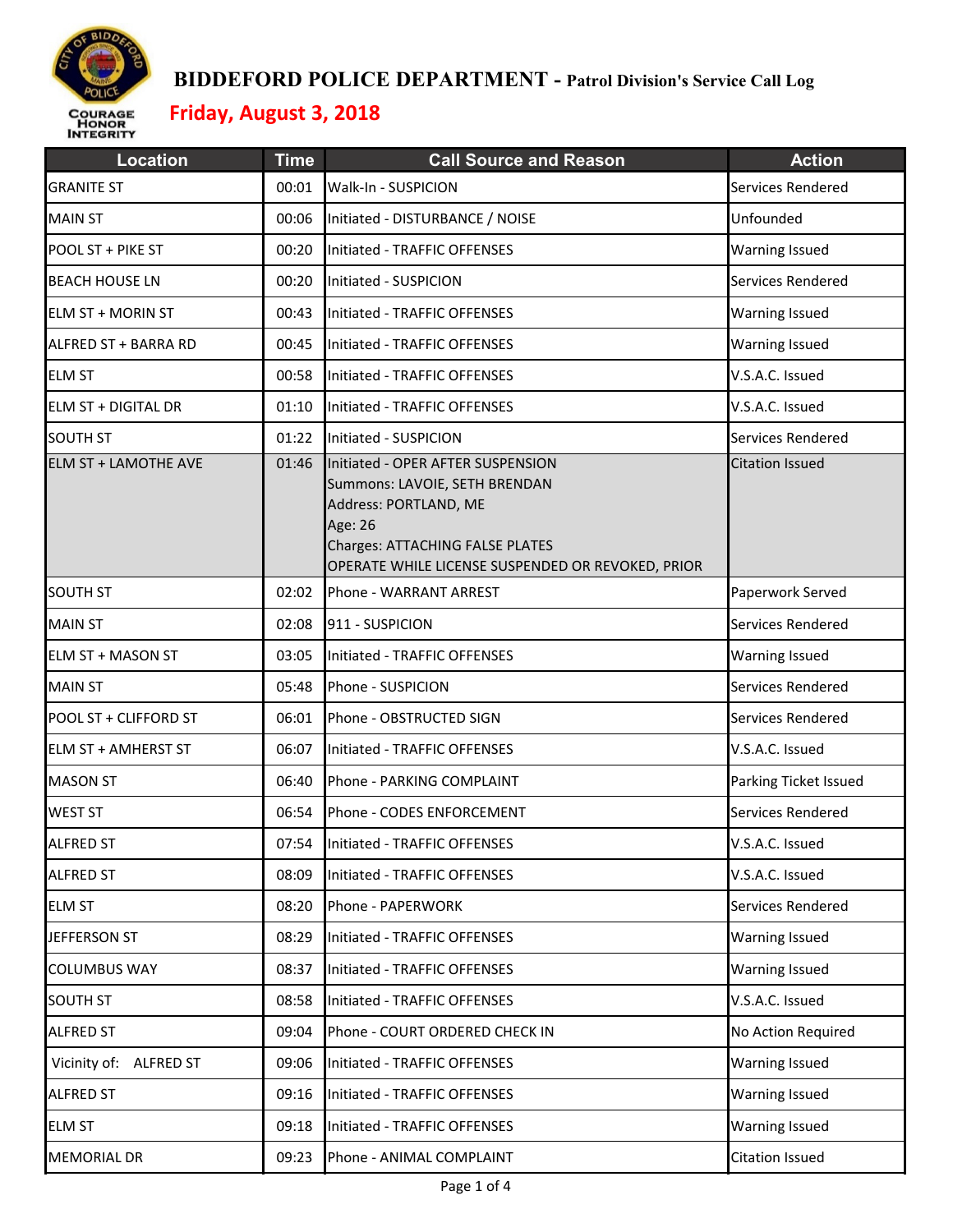

| <b>Location</b>               | <b>Time</b> | <b>Call Source and Reason</b>                                                                                                                                                       | <b>Action</b>           |
|-------------------------------|-------------|-------------------------------------------------------------------------------------------------------------------------------------------------------------------------------------|-------------------------|
| <b>WATER ST</b>               | 09:27       | Initiated - TRAFFIC OFFENSES                                                                                                                                                        | V.S.A.C. Issued         |
| WELLSPRING RD                 | 09:30       | Initiated - TRAFFIC OFFENSES                                                                                                                                                        | <b>Warning Issued</b>   |
| <b>BOULDER WAY</b>            | 09:56       | Phone - ANIMAL COMPLAINT                                                                                                                                                            | Gone On Arrival         |
| <b>ORCHARD ST</b>             | 09:58       | Initiated - ANIMAL COMPLAINT                                                                                                                                                        | Services Rendered       |
| Vicinity of: ALFRED ST        | 09:59       | Initiated - VIOL OF BAIL CONDITIO<br>Summons: SANCHEZ, JASON ARMONDO<br>Address: BIDDEFORD, ME<br>Age: 26<br>Charges: FAILURE TO REGISTER VEHICLE<br>VIOLATING CONDITION OF RELEASE | <b>Citation Issued</b>  |
| <b>SOUTH ST</b>               | 10:01       | Walk-In - PAPERWORK                                                                                                                                                                 | Services Rendered       |
| <b>ALFRED ST</b>              | 10:02       | Initiated - TRAFFIC OFFENSES                                                                                                                                                        | V.S.A.C. Issued         |
| <b>ALFRED ST</b>              | 10:23       | Phone - COURT ORDERED CHECK IN                                                                                                                                                      | Services Rendered       |
| <b>ELM ST</b>                 | 10:31       | Initiated - TRAFFIC OFFENSES                                                                                                                                                        | V.S.A.C. Issued         |
| <b>ALFRED ST</b>              | 10:32       | Phone - CHECK WELFARE                                                                                                                                                               | Services Rendered       |
| <b>SOUTH ST</b>               | 10:36       | Initiated - ANIMAL COMPLAINT                                                                                                                                                        | Services Rendered       |
| <b>ALFRED ST</b>              | 10:50       | Initiated - TRAFFIC OFFENSES                                                                                                                                                        | <b>Warning Issued</b>   |
| VINE ST + OAK ST              | 10:53       | Phone - PARKING COMPLAINT                                                                                                                                                           | Services Rendered       |
| <b>ELM ST</b>                 | 10:54       | Walk-In - ARTICLES LOST/FOUND                                                                                                                                                       | Services Rendered       |
| <b>HILLSIDE AVE</b>           | 10:54       | Phone - SCAM CALL                                                                                                                                                                   | <b>Report Taken</b>     |
| PRECOURT ST + ELM ST          | 10:57       | Initiated - TRAFFIC OFFENSES                                                                                                                                                        | V.S.A.C. Issued         |
| <b>MCKENNEY DR</b>            | 11:18       | Phone - CIVIL COMPLAINT                                                                                                                                                             | Civil Complaint         |
| <b>BACON ST</b>               | 11:21       | Walk-In - FIGHTS                                                                                                                                                                    | Services Rendered       |
| <b>ALFRED ST</b>              | 11:22       | Walk-In - SUSPICION                                                                                                                                                                 | Services Rendered       |
| <b>ALFRED ST</b>              | 11:27       | Initiated - DRUG BOX                                                                                                                                                                | Services Rendered       |
| <b>ALFRED ST + MAINE TPKE</b> | 11:31       | Initiated - TRAFFIC OFFENSES                                                                                                                                                        | V.S.A.C. Issued         |
| <b>MAIN ST</b>                | 11:39       | Phone - WARRANT ARREST                                                                                                                                                              | <b>Negative Contact</b> |
| ALFRED ST + PRECOURT ST       | 11:44       | Initiated - TRAFFIC OFFENSES                                                                                                                                                        | V.S.A.C. Issued         |
| <b>RAYMOND ST</b>             | 11:51       | Walk-In - DRUG                                                                                                                                                                      | Services Rendered       |
| <b>FOSS ST</b>                | 12:13       | Phone - PARKING COMPLAINT                                                                                                                                                           | Services Rendered       |
| <b>CLIFFORD ST</b>            | 12:18       | Phone - SUSPICION                                                                                                                                                                   | Services Rendered       |
| <b>HILL ST</b>                | 12:26       | Initiated - TRAFFIC OFFENSES                                                                                                                                                        | V.S.A.C. Issued         |
| OAK RIDGE RD                  | 12:31       | Initiated - TRAFFIC OFFENSES                                                                                                                                                        | <b>Warning Issued</b>   |
| <b>HILL ST</b>                | 12:32       | Initiated - TRAFFIC OFFENSES                                                                                                                                                        | Warning Issued          |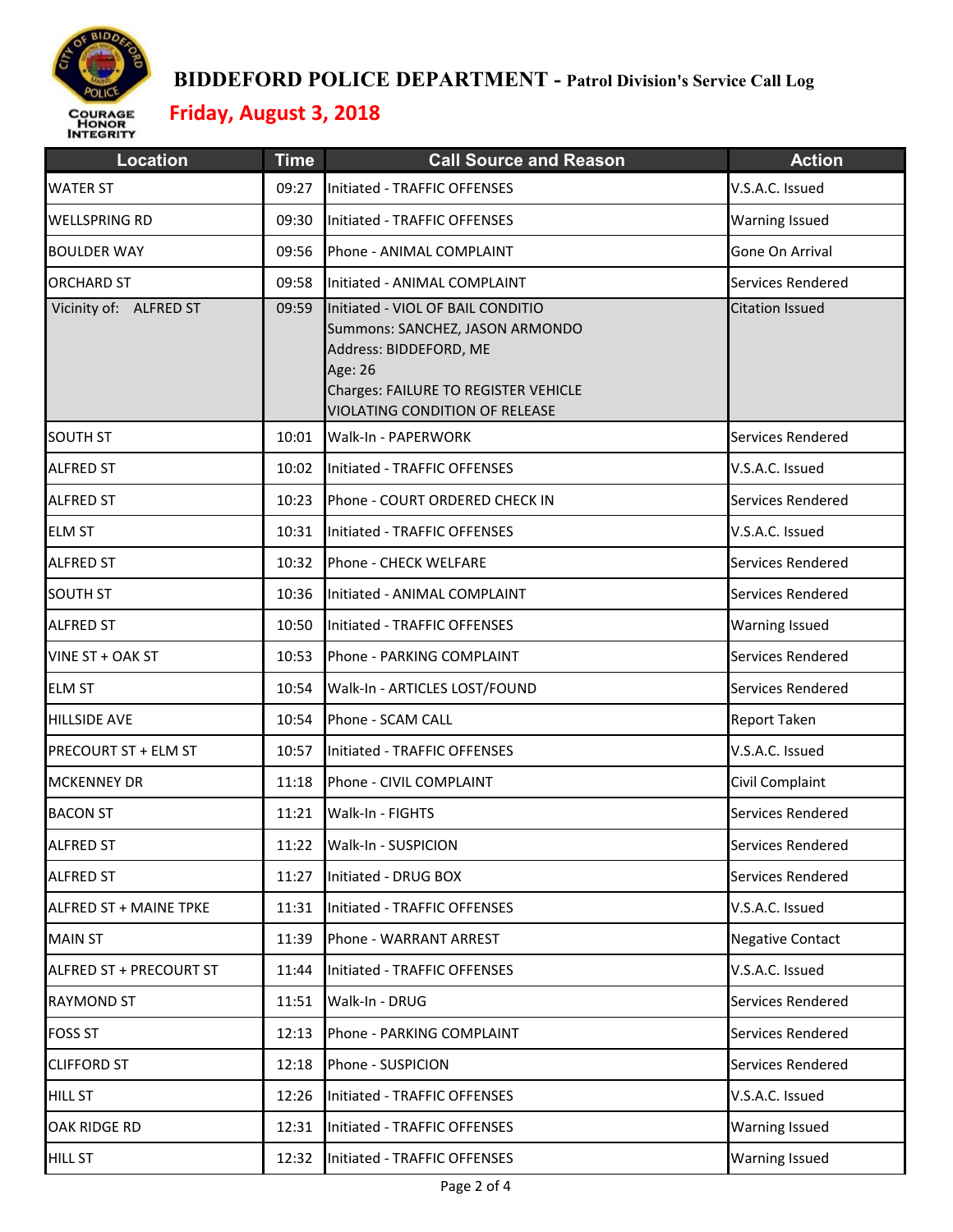

| <b>Location</b>              | <b>Time</b> | <b>Call Source and Reason</b>                                                                          | <b>Action</b>                  |
|------------------------------|-------------|--------------------------------------------------------------------------------------------------------|--------------------------------|
| <b>MIDDLE ST</b>             | 12:34       | Walk-In - CIVIL COMPLAINT                                                                              | Civil Complaint                |
| SPRUCE ST + ELM ST           | 12:40       | Phone - CHECK WELFARE                                                                                  | Gone On Arrival                |
| <b>BIDDEFORD GATEWAY CTR</b> | 13:08       | Phone - ARTICLES LOST/FOUND                                                                            | Services Rendered              |
| <b>ALFRED ST</b>             | 13:23       | Walk-In - COURT ORDERED CHECK IN                                                                       | Services Rendered              |
| <b>ST MARYS ST</b>           | 13:43       | Initiated - PRO-ACTIVE DV RESPONSE TEAM                                                                | <b>Negative Contact</b>        |
| <b>SOUTH ST</b>              | 13:47       | Initiated - PRO-ACTIVE DV RESPONSE TEAM                                                                | <b>Negative Contact</b>        |
| <b>FORTUNES ROCKS RD</b>     | 13:51       | Phone - PARKING COMPLAINT                                                                              | <b>NO VIOLATION</b>            |
| <b>LIBERTY AVE</b>           | 13:53       | Initiated - PRO-ACTIVE DV RESPONSE TEAM                                                                | <b>Negative Contact</b>        |
| <b>FREEMAN ST</b>            | 13:57       | Initiated - PRO-ACTIVE DV RESPONSE TEAM                                                                | <b>Negative Contact</b>        |
| <b>ALFRED ST</b>             | 13:58       | Walk-In - COURT ORDERED CHECK IN                                                                       | NO VIOLATION                   |
| Vicinity of: ALFRED ST       | 14:03       | Phone - CROSSWALK LIGHT MALFUNCTION                                                                    | Referred to Other Agency       |
| <b>MAIN ST</b>               | 14:14       | Initiated - TRAFFIC OFFENSES                                                                           | V.S.A.C. Issued                |
| <b>CLEAVES ST</b>            | 14:18       | Walk-In - SUSPICION                                                                                    | Services Rendered              |
| <b>BEACH AVE</b>             | 14:23       | Initiated - PARKING COMPLAINT                                                                          | <b>NO VIOLATION</b>            |
| <b>ELM ST</b>                | 14:30       | 911 - FIGHTS<br>Summons: SANTAMORE, MAURICE E<br>Address: BIDDEFORD, ME<br>Age: 62<br>Charges: ASSAULT | Arrest(s) Made                 |
| <b>MARINER WAY</b>           | 14:40       | Phone - ANIMAL COMPLAINT                                                                               | Unfounded                      |
| ST JOSEPH ST + ELM ST        | 14:44       | Phone - CHECK WELFARE                                                                                  | <b>Transported to Hospital</b> |
| <b>ALFRED ST</b>             | 15:03       | Phone - CRIM THREAT / TERRORIZING                                                                      | Services Rendered              |
| ALFRED ST + POOL ST          | 15:19       | Phone - DRUNKENNESS                                                                                    | Services Rendered              |
| <b>ALFRED ST</b>             | 15:55       | Walk-In - ALL OTHER                                                                                    | Services Rendered              |
| Vicinity of: ST MARYS ST     | 15:56       | Phone - PARKING COMPLAINT                                                                              | No Action Required             |
| <b>SOUTH ST</b>              | 16:02       | Phone - MISSING PERSON                                                                                 | <b>Report Taken</b>            |
| ALFRED ST + SHOPS WAY        | 16:10       | Initiated - TRAFFIC OFFENSES                                                                           | <b>Warning Issued</b>          |
| <b>BOULDER WAY</b>           | 16:50       | 911 - THEFT                                                                                            | Report Taken                   |
| POOL ST                      | 16:57       | Initiated - TRAFFIC OFFENSES                                                                           | <b>Warning Issued</b>          |
| <b>ALFRED ST</b>             | 17:29       | Radio - ARTICLES LOST/FOUND                                                                            | <b>Report Taken</b>            |
| SACO FALLS WAY               | 17:43       | Phone - CRIM THREAT / TERRORIZING                                                                      | <b>Report Taken</b>            |
| <b>LINCOLN ST</b>            | 20:07       | 911 - 911 MISUSE                                                                                       | No Action Required             |
| <b>ALFRED ST</b>             | 20:15       | Initiated - ALL OTHER                                                                                  | Services Rendered              |